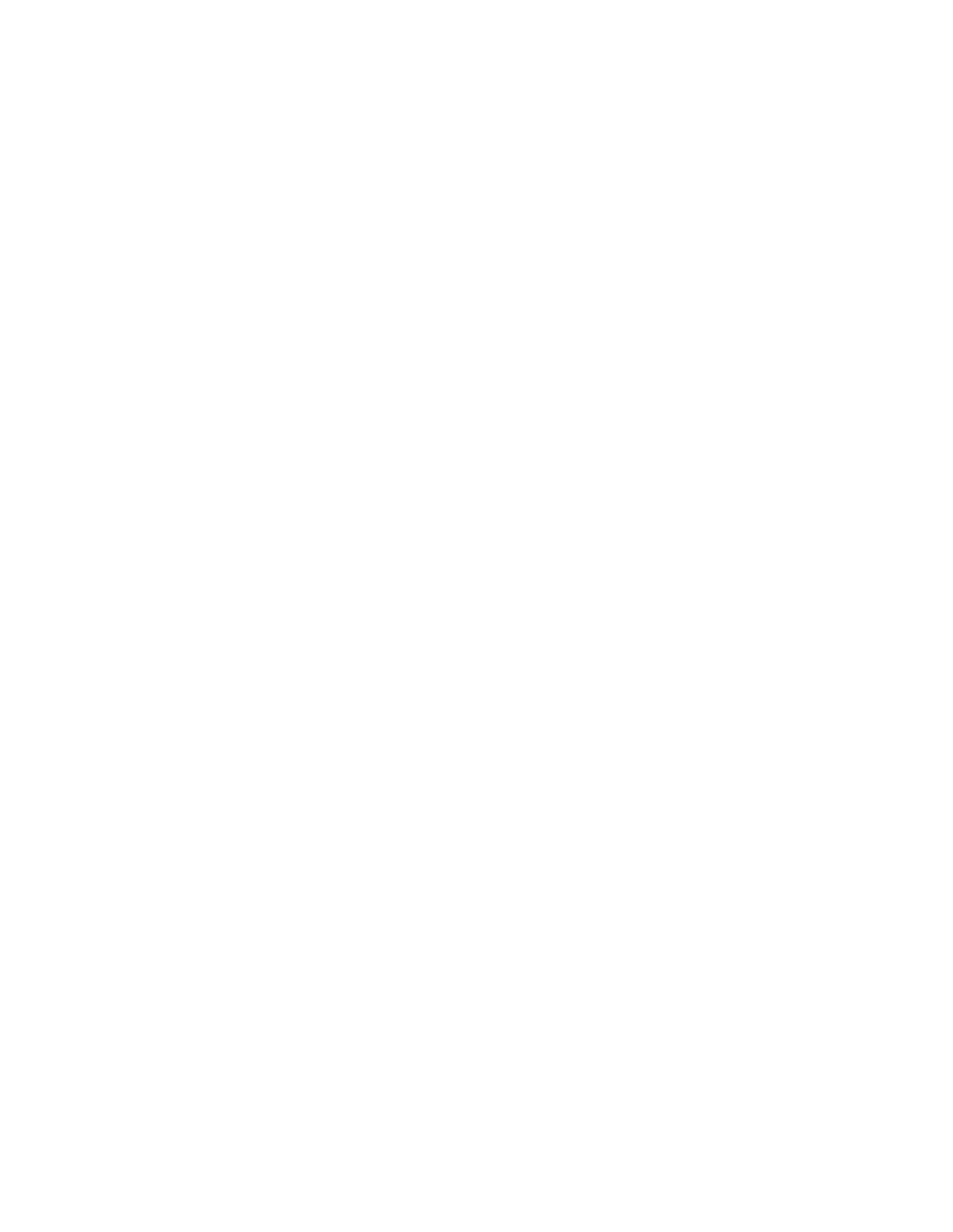# **HOUSE BILL 1143** \_\_\_\_\_\_\_\_\_\_\_\_\_\_\_\_\_\_\_\_\_\_\_\_\_\_\_\_\_\_\_\_\_\_\_\_\_\_\_\_\_\_\_\_\_\_\_

\_\_\_\_\_\_\_\_\_\_\_\_\_\_\_\_\_\_\_\_\_\_\_\_\_\_\_\_\_\_\_\_\_\_\_\_\_\_\_\_\_\_\_\_\_\_\_

Passed Legislature - 1991 Regular Session

**State of Washington 52nd Legislature 1991 Regular Session**

**By** Representatives Wood, Jacobsen, Schmidt, May, Miller, Paris, Jones, Beck, Spanel, Fuhrman, Haugen, Heavey, Winsley, Forner, Mitchell, Betrozoff and Wynne.

Read first time January 21, 1991. Referred to Committee on Higher Education.

1 AN ACT Relating to higher education; and amending RCW 28B.50.140, 2 28B.35.205, and 28B.40.206.

3 BE IT ENACTED BY THE LEGISLATURE OF THE STATE OF WASHINGTON:

4 **Sec. 1.** RCW 28B.50.140 and 1990 c 135 s 1 are each amended to read 5 as follows:

6 Each community college board of trustees:

7 (1) Shall operate all existing community colleges and vocational-8 technical institutes in its district;

9 (2) Shall create comprehensive programs of community college 10 education and training and maintain an open-door policy in accordance 11 with the provisions of RCW 28B.50.090(3);

12 (3) Shall employ for a period to be fixed by the board a college 13 president for each community college, a director for each vocational-14 technical institute or school operated by a community college, a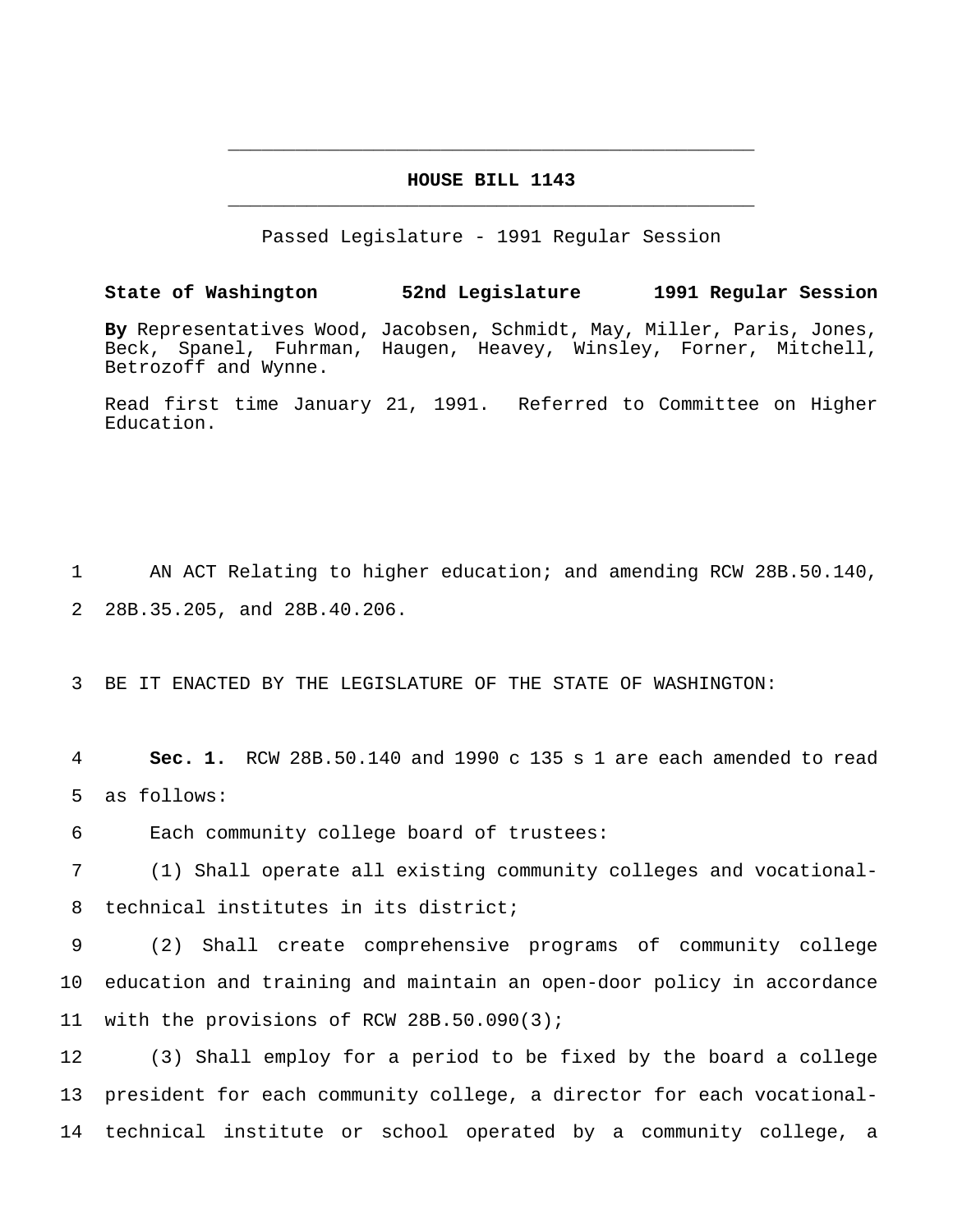district president, if deemed necessary by the board, in the event there is more than one college and/or separated institute or school located in the district, members of the faculty and such other administrative officers and other employees as may be necessary or appropriate and fix their salaries and duties. Salary increases shall not exceed the amount or percentage established in the state appropriations act by the legislature as allocated to the board of trustees by the state board for community college education;

 (4) May establish, under the approval and direction of the college board, new facilities as community needs and interests demand. However, the authority of community college boards of trustees to purchase or lease major off-campus facilities shall be subject to the approval of the higher education coordinating board pursuant to RCW 28B.80.340(5);

 (5) May establish or lease, operate, equip and maintain dormitories, food service facilities, bookstores and other self- supporting facilities connected with the operation of the community college;

 (6) May, with the approval of the college board, borrow money and issue and sell revenue bonds or other evidences of indebtedness for the construction, reconstruction, erection, equipping with permanent fixtures, demolition and major alteration of buildings or other capital assets, and the acquisition of sites, rights-of-way, easements, improvements or appurtenances, for dormitories, food service facilities, and other self-supporting facilities connected with the operation of the community college in accordance with the provisions of RCW 28B.10.300 through 28B.10.330 where applicable;

 (7) May establish fees and charges for the facilities authorized hereunder, including reasonable rules and regulations for the government thereof, not inconsistent with the rules and regulations of HB 1143.SL p. 2 of 7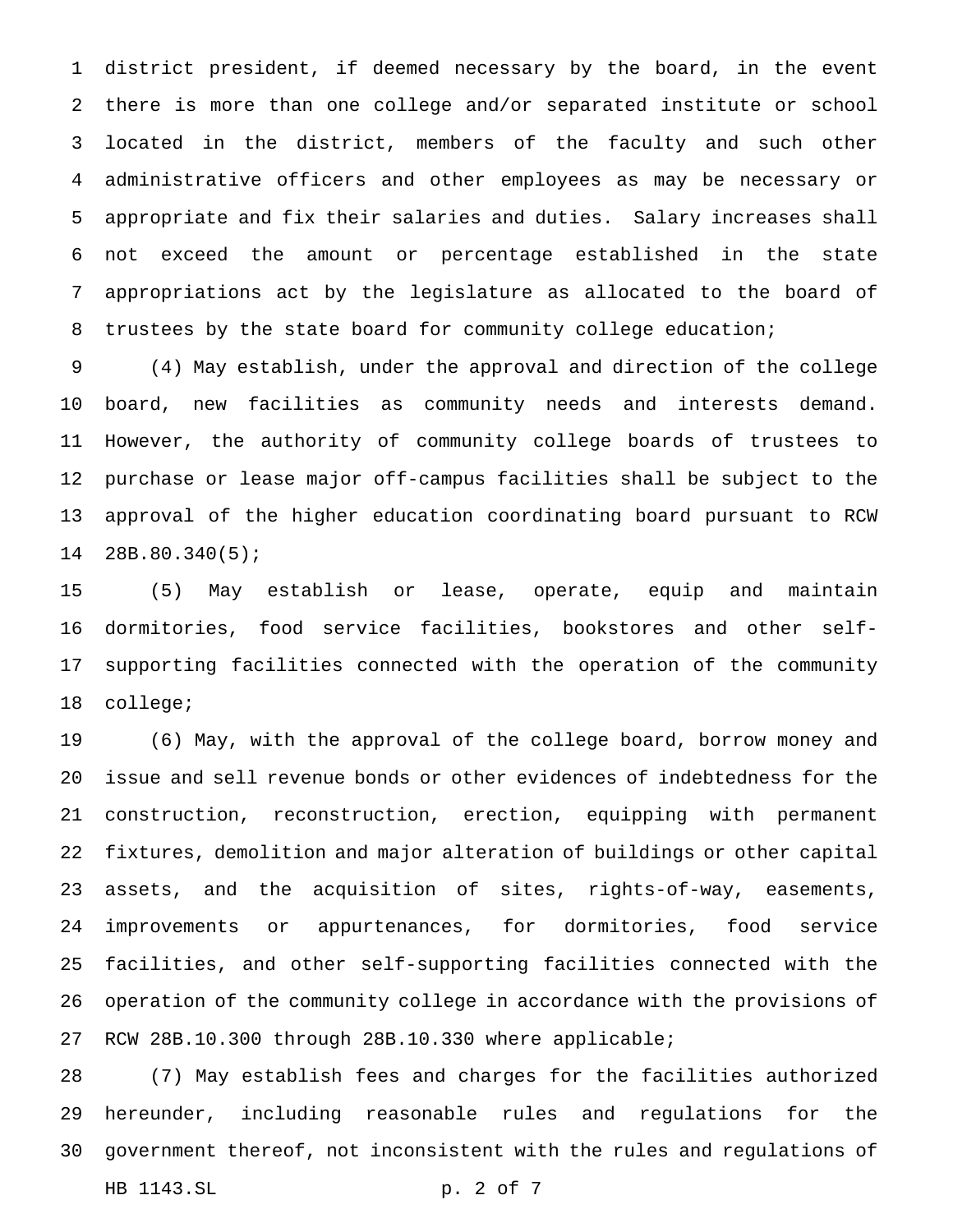the college board; each board of trustees operating a community college may enter into agreements, subject to rules and regulations of the college board, with owners of facilities to be used for housing regarding the management, operation, and government of such facilities, and any board entering into such an agreement may:

 (a) Make rules and regulations for the government, management and operation of such housing facilities deemed necessary or advisable; and (b) Employ necessary employees to govern, manage and operate the same;

 (8) May receive such gifts, grants, conveyances, devises and bequests of real or personal property from private sources, as may be made from time to time, in trust or otherwise, whenever the terms and conditions thereof will aid in carrying out the community college programs as specified by law and the regulations of the state college 15 board; sell, lease or exchange, invest or expend the same or the proceeds, rents, profits and income thereof according to the terms and conditions thereof; and adopt regulations to govern the receipt and 18 expenditure of the proceeds, rents, profits and income thereof;

 (9) May establish and maintain night schools whenever in the discretion of the board of trustees it is deemed advisable, and authorize classrooms and other facilities to be used for summer or night schools, or for public meetings and for any other uses consistent with the use of such classrooms or facilities for community college purposes;

 (10) May make rules and regulations for pedestrian and vehicular traffic on property owned, operated, or maintained by the community college district;

 (11) Shall prescribe, with the assistance of the faculty, the course of study in the various departments of the community college or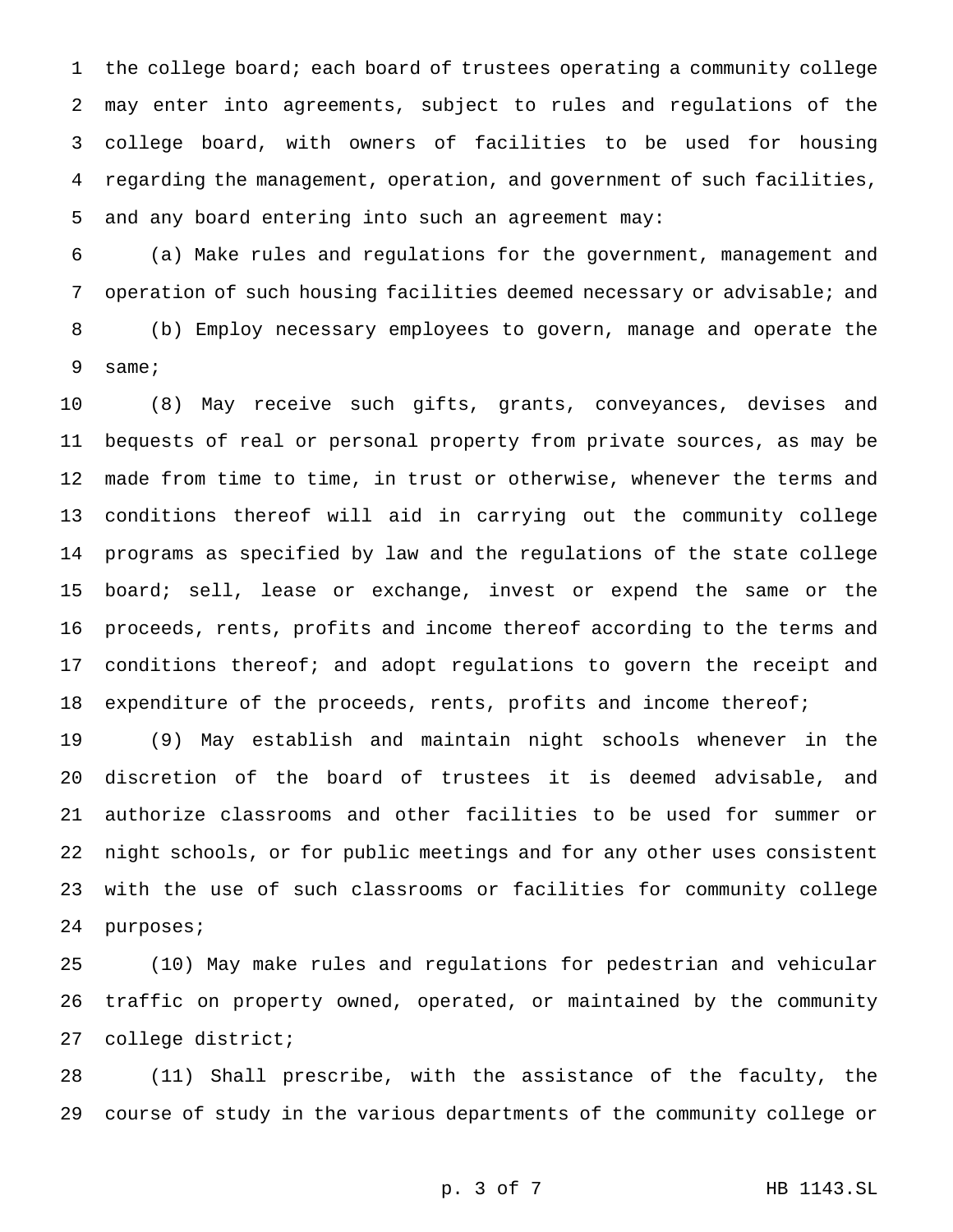colleges under its control, and publish such catalogues and bulletins as may become necessary;

 (12) May grant to every student, upon graduation or completion of a course of study, a suitable diploma, nonbaccalaureate degree or 5 certificate<u>. The board, upon recommendation of the faculty, may also</u> confer honorary associate of arts degrees upon persons other than graduates of the community college, in recognition of their learning or devotion to education, literature, art, or science. No degree may be 9 conferred in consideration of the payment of money or the donation of 10 any kind of property;

 (13) Shall enforce the rules and regulations prescribed by the state board for community college education for the government of community colleges, students and teachers, and promulgate such rules and regulations and perform all other acts not inconsistent with law or rules and regulations of the state board for community college education as the board of trustees may in its discretion deem necessary or appropriate to the administration of community college districts: PROVIDED, That such rules and regulations shall include, but not be limited to, rules and regulations relating to housing, scholarships, conduct at the various community college facilities, and discipline: PROVIDED, FURTHER, That the board of trustees may suspend or expel from community colleges students who refuse to obey any of the duly promulgated rules and regulations;

 (14) May, by written order filed in its office, delegate to the president or district president any of the powers and duties vested in or imposed upon it by this chapter. Such delegated powers and duties may be exercised in the name of the district board;

 (15) May perform such other activities consistent with this chapter and not in conflict with the directives of the college board;

# HB 1143.SL p. 4 of 7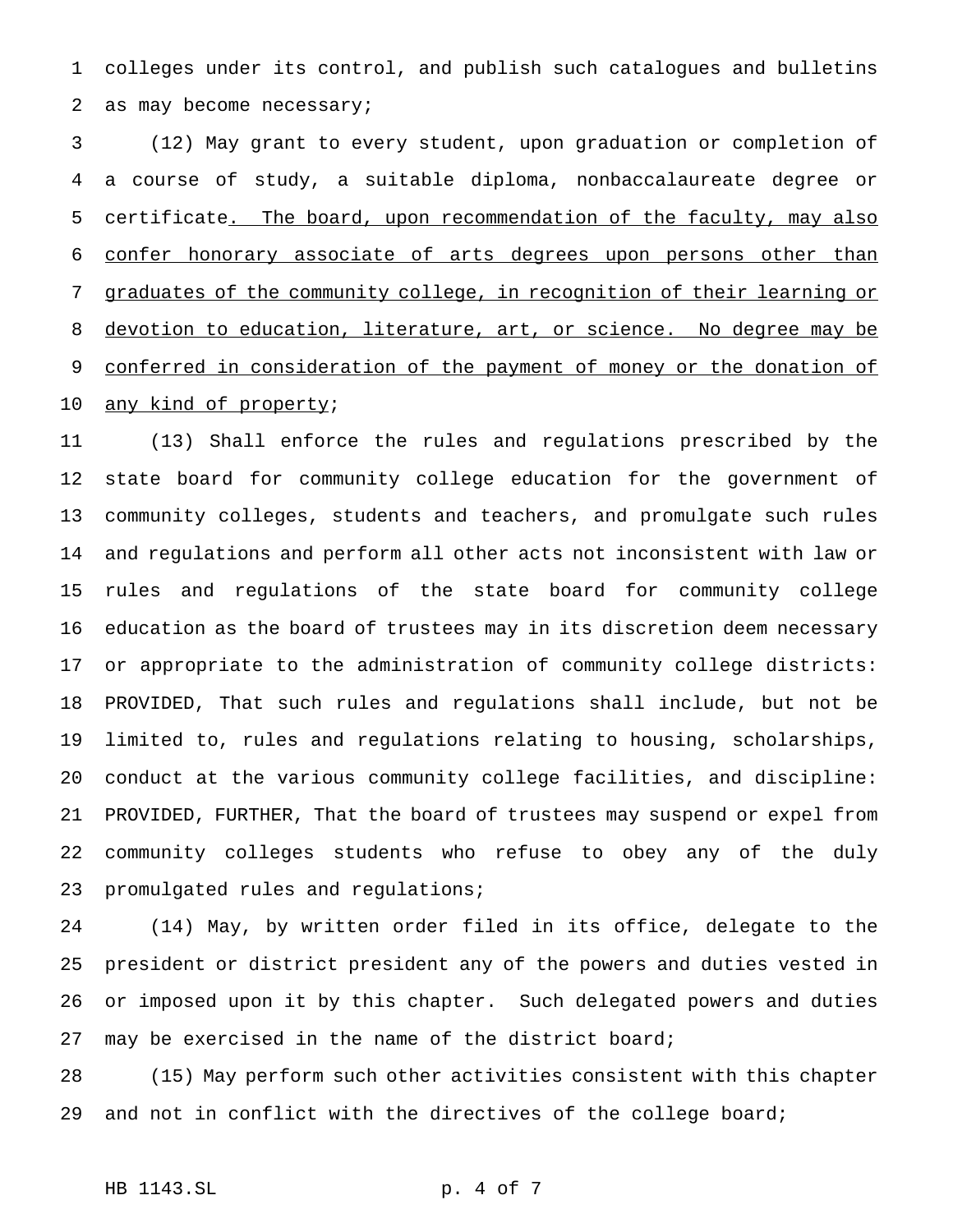(16) Notwithstanding any other provision of law, may offer educational services on a contractual basis other than the tuition and fee basis set forth in chapter 28B.15 RCW for a special fee to private or governmental entities, consistent with rules and regulations adopted by the state board for community college education: PROVIDED, That the whole of such special fee shall go to the college district and be not less than the full instructional costs of such services including any salary increases authorized by the legislature for community college employees during the term of the agreement: PROVIDED FURTHER, That enrollments generated hereunder shall not be counted toward the official enrollment level of the college district for state funding purposes;

 (17) Notwithstanding any other provision of law, may offer educational services on a contractual basis, charging tuition and fees as set forth in chapter 28B.15 RCW, counting such enrollments for state funding purposes, and may additionally charge a special supplemental fee when necessary to cover the full instructional costs of such services: PROVIDED, That such contracts shall be subject to review by the state board for community college education and to such rules as the state board may adopt for that purpose in order to assure that the sum of the supplemental fee and the normal state funding shall not exceed the projected total cost of offering the educational service: PROVIDED FURTHER, That enrollments generated by courses offered on the basis of contracts requiring payment of a share of the normal costs of the course will be discounted to the percentage provided by the college;

 (18) Shall be authorized to pay dues to any association of trustees 28 that may be formed by the various boards of trustees; such association may expend any or all of such funds to submit biennially, or more often if necessary, to the governor and to the legislature, the

p. 5 of 7 HB 1143.SL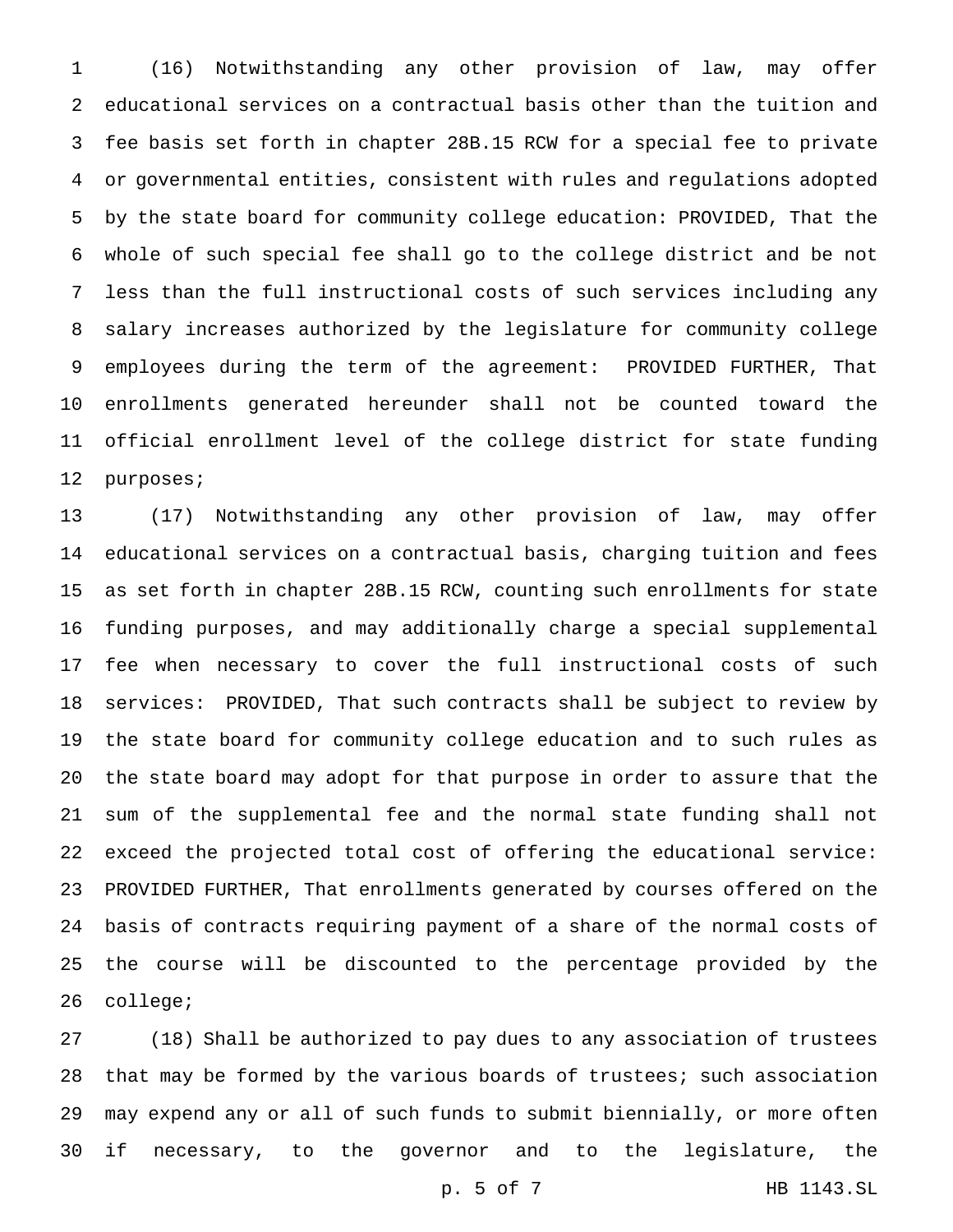recommendations of the association regarding changes which would affect the efficiency of such association;

 (19) Subject to the approval of the higher education coordinating board pursuant to RCW 28B.80.340(4), may participate in higher education centers and consortia that involve any four-year public or independent college or university; and

 (20) Shall perform any other duties and responsibilities imposed by law or rule and regulation of the state board.

 **Sec. 2.** RCW 28B.35.205 and 1985 c 370 s 84 are each amended to read as follows:

 In addition to all other powers and duties given to them by law, Central Washington University, Eastern Washington University, and Western Washington University are hereby authorized to grant any degree through the master's degree to any student who has completed a program of study and/or research in those areas which are determined by the faculty and board of trustees of the college to be appropriate for the granting of such degree: PROVIDED, That before any degree is authorized under this section it shall be subject to the review and approval of the higher education coordinating board.

20 The board of trustees, upon recommendation of the faculty, may also 21 confer honorary bachelor's or master's degrees upon persons other than 22 graduates of the institution, in recognition of their learning or 23 devotion to education, literature, art, or science. No degree may be 24 conferred in consideration of the payment of money or the donation of 25 any kind of property.

 **Sec. 3.** RCW 28B.40.206 and 1985 c 370 s 85 are each amended to read as follows:

HB 1143.SL p. 6 of 7